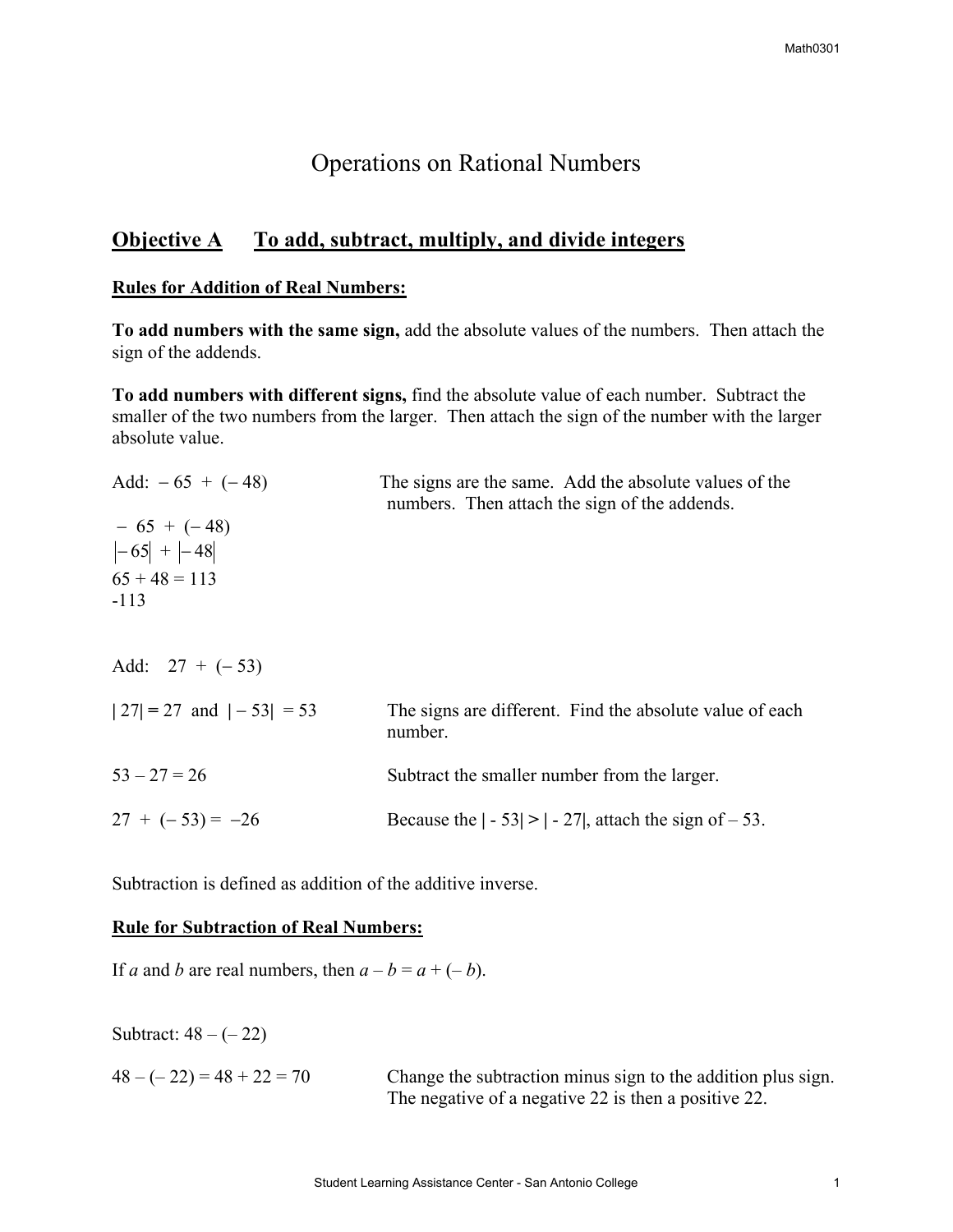$-31 - 18 = -31 + (-18) = -49$  Change the subtraction minus sign to a to an addition plus sign. The negative of a positive 18 is a negative 18. Simplify:  $-3 - (-16) + (-12)$  $-3 - (-16) + (-12) = -3 + 16 + (-12)$  Write subtraction as addition of the opposite.  $= 13 + (-12) = 1$  Add from left to right.

### **Rules for Multiplication of Real Numbers:**

Subtract:  $-31 - 18$ 

The **product** of two numbers with the same sign is positive.

The **product** of two numbers with different signs is negative.

| Multiply: $-4$ ( $-9$ ) |                                                              |
|-------------------------|--------------------------------------------------------------|
| $-4(-9) = 36$           | The product of two numbers with the same sign is positive.   |
| Multiply: $84 (-4)$     |                                                              |
| $84(-4) = -336$         | The product of two numbers with different signs is negative. |

The **multiplicative inverse** of a nonzero real number *a* is *a*  $\frac{1}{x}$ . This number is also called the reciprocal of *a*. For instance, the reciprocal of 2 is  $\frac{1}{2}$  and the reciprocal of  $-\frac{3}{4}$  is  $-\frac{4}{3}$ . 3  $-\frac{4}{3}$ . Division of a real number is defined in terms of multiplication of the multiplicative inverse.

### **Rule for Division of Real Numbers:**

If *a* and *b* are real numbers and  $b \neq 0$ , then  $a \div b = a$ . *b* 1

Because division is defined in terms of multiplication, the sign rules for dividing real numbers are the same as for multiplying.

Divide: 9 − 54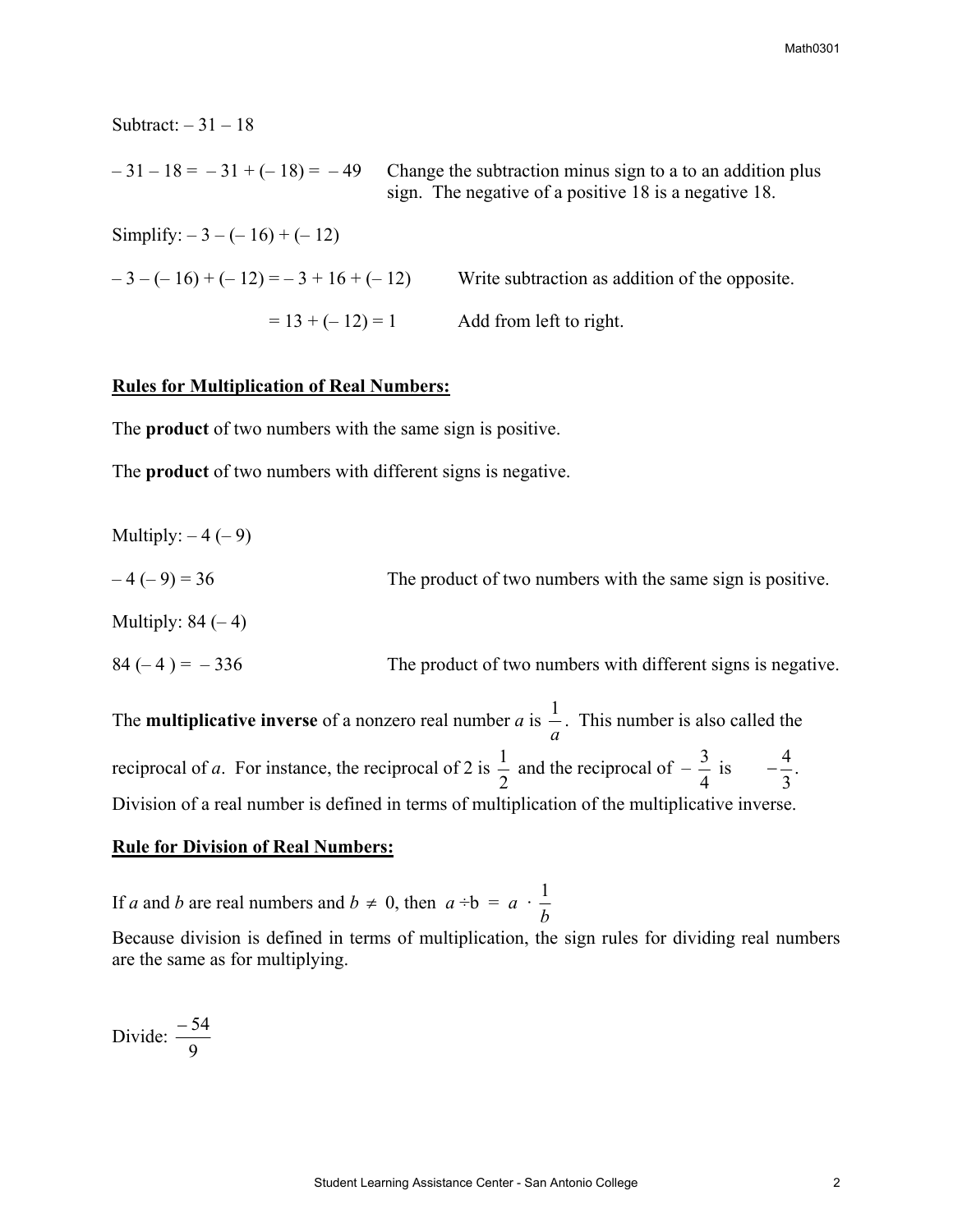$\frac{-54}{9} = -6$ The quotient of two numbers with different signs is negative.

Divide:  $(-21) \div (-7)$ 

 $(-21) \div (-7) = 3$  The quotient of two numbers with the same sign is positive

If *a* and *b* are real numbers and  $b \neq 0$ , then  $\frac{-a}{b} = \frac{a}{-b} = -\frac{a}{b}$ *b a*  $\frac{-a}{b} = \frac{a}{-b} = -\frac{a}{b}$ .

## **Properties of Zero and One in Division:**

- Zero divided by any number other than zero is zero.  $\frac{0}{a} = 0$ ,  $a \ne 0$ .
- Division by zero is not defined.
- Any number other than zero divided by itself is 1.  $\mu = 1, a \neq 0$ *a a*
- Any number divided by 1 is the number.  $\frac{a}{1} = a$

## **Objective B** To add, subtract, multiply, and divide rational numbers

Recall that a rational number is one that can be written in the form *q*  $\frac{p}{q}$ , where p and q are integers and *q*  $\neq$  0. Examples of rational numbers are  $-\frac{5}{9}$  and 5  $\frac{12}{1}$ . The number 7  $\frac{9}{5}$  is not a rational number because  $\sqrt{7}$  is not an integer. All integers are rational numbers. Terminating and repeating decimals are also rational numbers.

| Add: $-12.34 + 9.059$     |                                                                          |
|---------------------------|--------------------------------------------------------------------------|
| $12.340 - 9.059 = 3.281$  | The signs are different. Subtract the absolute values of the<br>numbers. |
| $-12.34 + 9.059 = -3.281$ | Attach the sign of the number with the larger absolute value.            |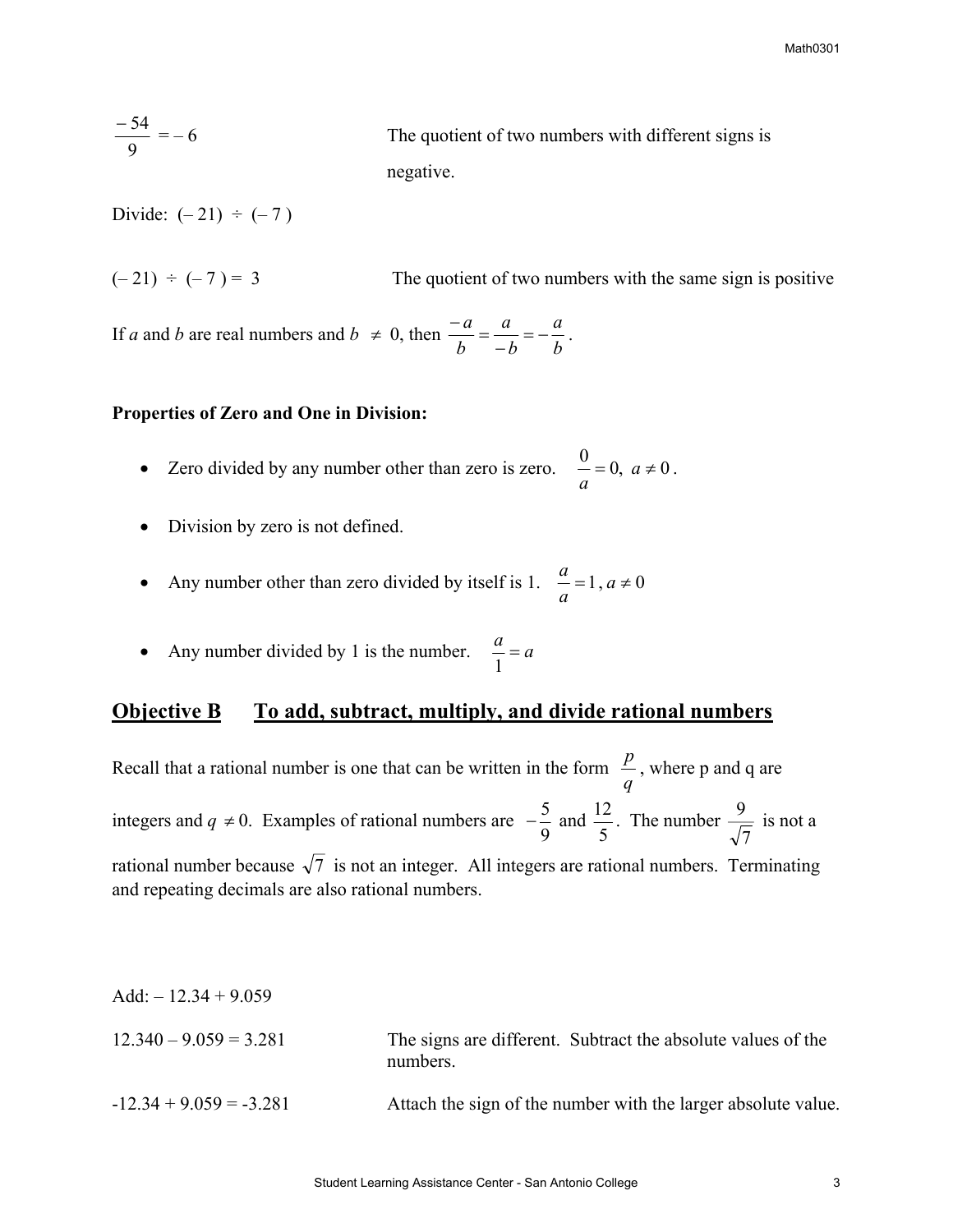Multiply: (– 0.23)(0.04)

 $(-0.23)(0.04) = -0.0092$  The signs are different. The product is negative.

Divide:  $(-4.0764) \div (-1.72)$ 

 $(-4.0764) \div (-1.72) = 2.37$  The signs are same. The quotient is positive. To add or subtract rational numbers written as fractions, first rewrite the fractions as equivalent fractions with a common denominator. The common denominator is the least common multiple (LCM) of the denominators.

| Add: $\frac{5}{6} + \left(-\frac{7}{8}\right)$                                                                        |                                                                                        |
|-----------------------------------------------------------------------------------------------------------------------|----------------------------------------------------------------------------------------|
| $rac{5}{6} + \left(-\frac{7}{8}\right) = \frac{5}{6} \cdot \frac{4}{4} + \left(\frac{-7}{8} \cdot \frac{3}{3}\right)$ | The common denominator is 24. Write each factor in terms<br>of the common denominator. |
| $=\frac{20}{24}+\frac{-21}{24}=\frac{20-21}{24}$                                                                      | Add the numerators. Place the sum over a common<br>denominator.                        |
| $=\frac{-1}{-}=-\frac{1}{-}$<br>24 24                                                                                 |                                                                                        |

# **Objective C** To evaluate exponential expressions

Repeated multiplication of the same factor can be written using an exponent.



The **exponent** indicates how many times the factor, called the **base**, occurs in the multiplication. The multiplication of  $2 \cdot 2 \cdot 2 \cdot 2 \cdot 2 \cdot 2$  is in **factored form**. The exponential expression  $2^6$  is in the **exponential form**.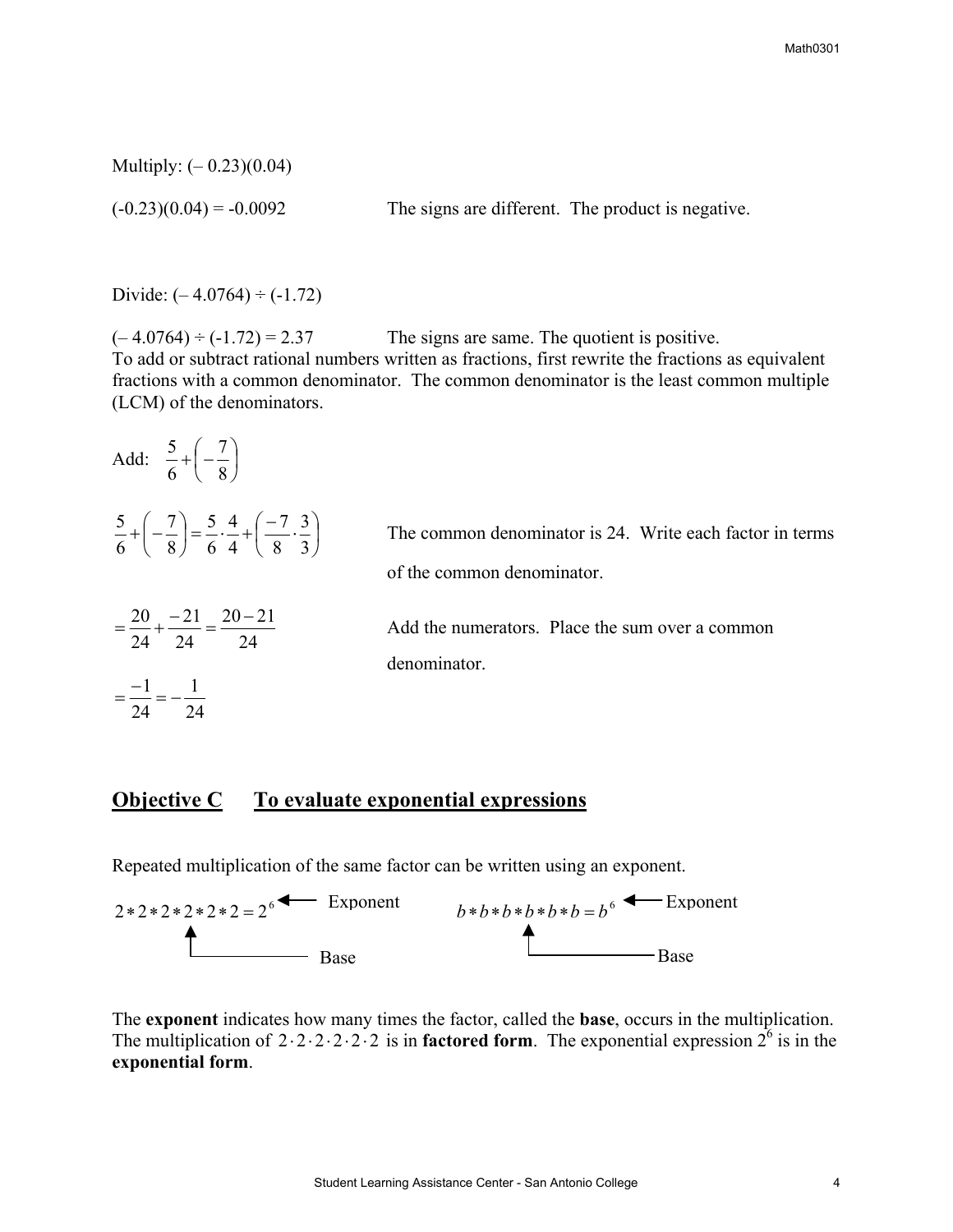$2<sup>1</sup>$  is read "the first power of two" or just "two."  $2<sup>2</sup>$  is read "the second power of two" or just "two squared."  $2<sup>3</sup>$  is read "the third power of two" or just "two cubed."  $2<sup>4</sup>$  is read "the fourth power of two."  $2<sup>5</sup>$  is read "the fifth power of two."

 $b^5$  is read "the fifth power of *b*."

## *n***th Power of** *a*

If *a* is a real number and *n* is a positive integer, the nth power of *a* is the product of *n* factors of *a*.

 $a^n = a \cdot a \cdot a \cdot \cdots \cdot a$ *a* as a factor *n* times

 $(-3)^4 = (-3)(-3)(-3)(-3) = 81$  $-3^4 = -(3^3 - 3 \cdot 3 \cdot 3) = -81$  $5^3 = 5 * 5 * 5 = 125$ 

Note the difference between  $(-3)^4$  and  $-3^4$ . The placement of the parentheses is very important.

## **Objective D To use the Order of Operation Agreement**

Suppose we wish to evaluate  $16 + 4 \cdot 2$ . There are two operations, addition and multiplication. The operations could be performed in different orders.

| Multiply first. $16 + 4 \cdot 2$ |          |               | Add first.                  | $16 + 4 \cdot 2$ |
|----------------------------------|----------|---------------|-----------------------------|------------------|
|                                  |          | <sub>or</sub> |                             |                  |
| Then add.                        | $16 + 8$ |               | Then multiply. $20 \cdot 2$ |                  |
| 24                               |          |               |                             | 40               |

 $24 \neq 40$ 

Note that the answers are different. To avoid possibly getting more than one answer to the same problem, an Order of Operation is followed.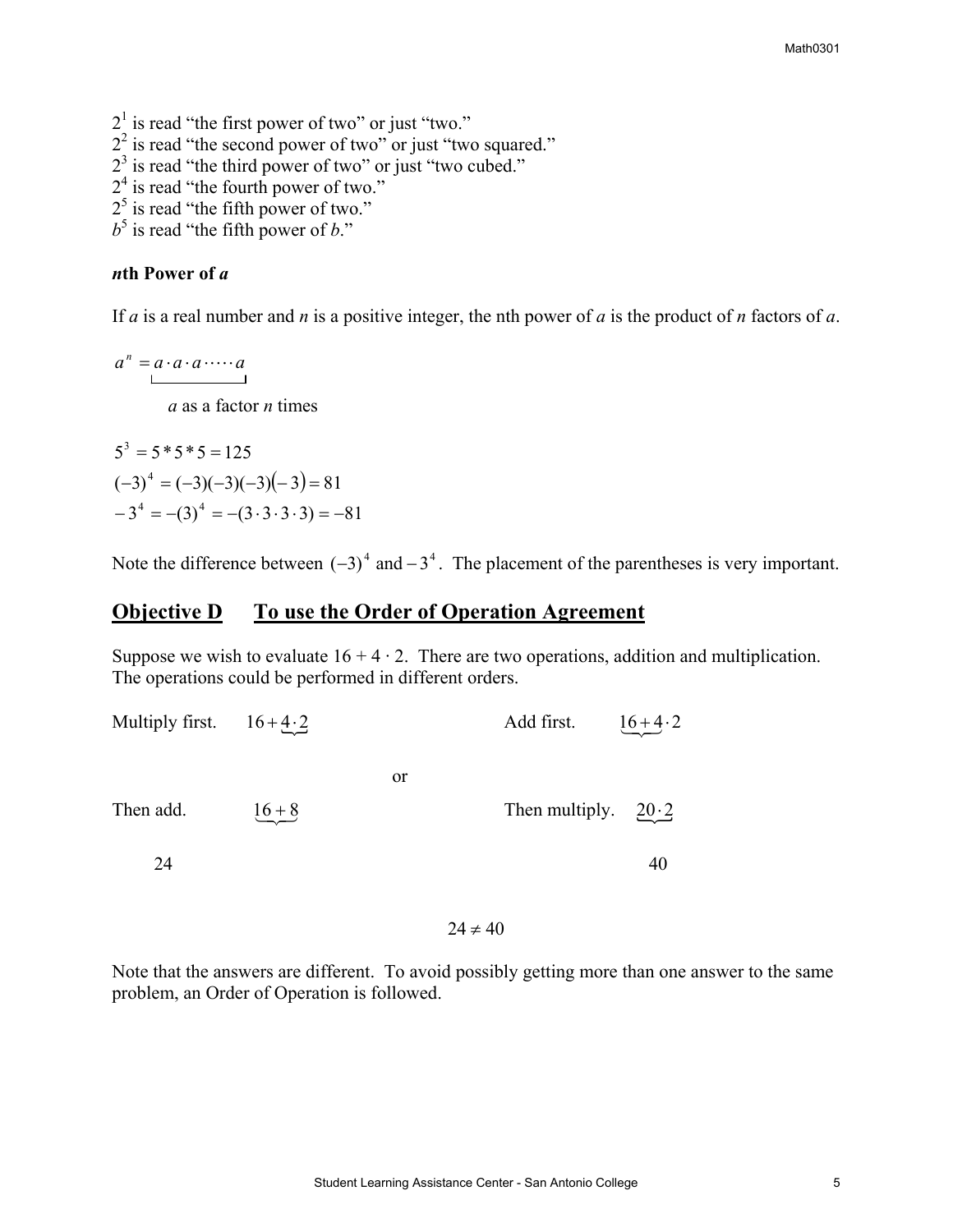## **Order of Operations Agreement:**

- Step 1 Perform operations inside grouping symbols. Grouping symbols include parentheses ( ), brackets [ ], braces { }, the absolute value symbol, and the fraction bar.
- Step 2 Simplify exponential expressions.
- Step 3 Do multiplication and division as they occur from left to right.
- Step 4 Do addition and subtraction as they occur from left to right.

Simplify: 
$$
8 - \frac{2 - 22}{4 + 1} \cdot 2^2
$$

$$
8-\frac{2-22}{4+1}\cdot 2^2
$$

| $=8-\frac{-20}{5}\cdot 2^2$           | The fraction bar is a grouping symbol. Perform the operations<br>above and below the fraction bar. |
|---------------------------------------|----------------------------------------------------------------------------------------------------|
| $=8-\frac{-20}{5}\cdot 4$             | Simplify the exponential expressions.                                                              |
| $= 8 - (-4) \cdot 4$<br>$= 8 - (-16)$ | Do multiplication and division as they occur from left to right.                                   |
| $= 24$                                | Do addition and subtraction as they occur from left to right.                                      |

Simplify: 
$$
14 - [(25 - 9) \div 2]^2
$$
  
\n $14 - [(25 - 9) \div 2]^2$   
\n $= 14 - [(16) \div 2]^2$   
\n $= 14 - [8]^2$ 

 $=-50$  $=14-64$ 

A complex fraction is a fraction whose numerator or denominator contains one or more fractions. Examples of complex fractions are shown below.

For example 
$$
\frac{\frac{2}{3}}{-\frac{5}{2}}
$$
 and  $\frac{\frac{1}{7}+5}{\frac{3}{4}-\frac{7}{8}}$ .